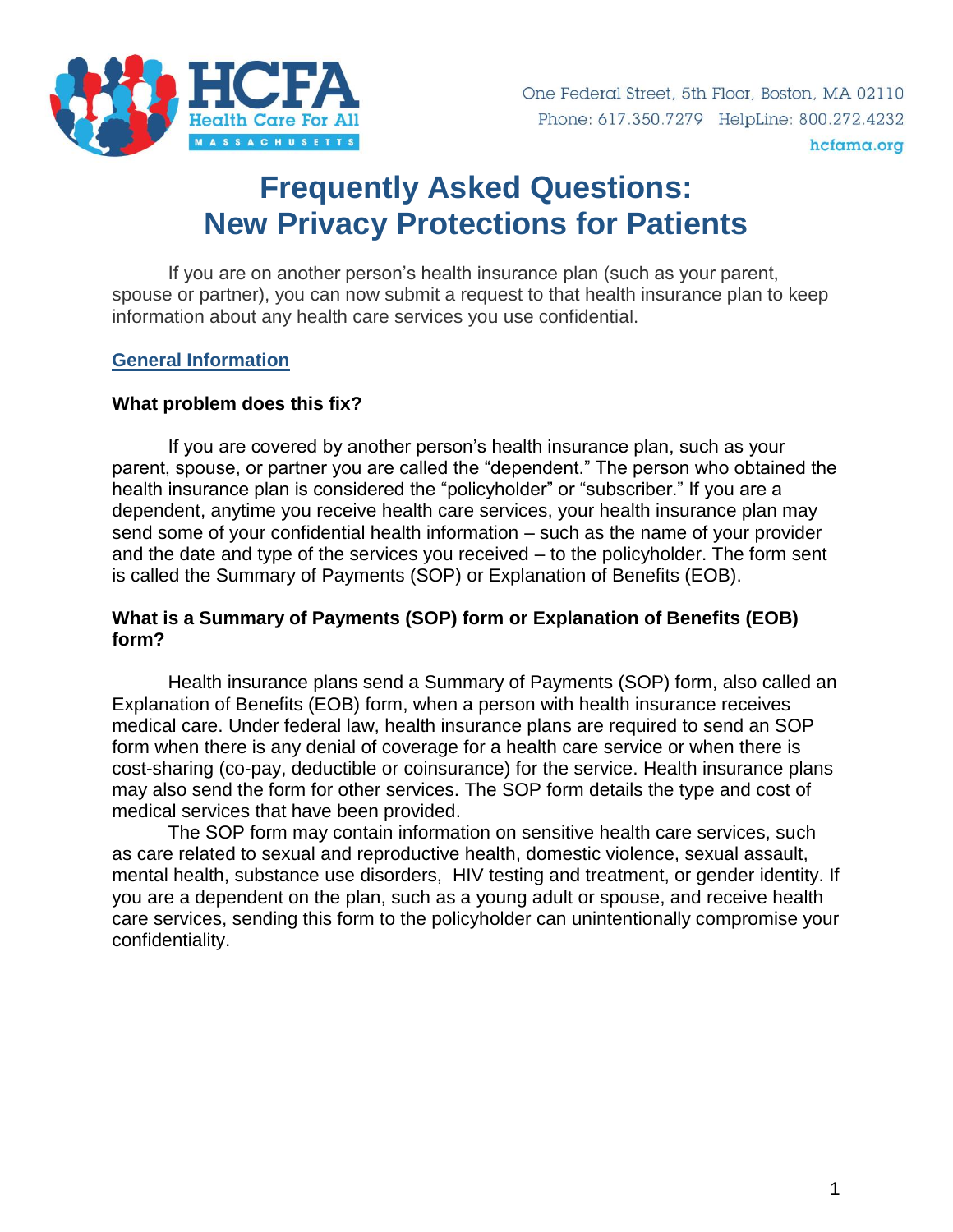

#### **Why does my health insurance plan send information to the policyholder in the first place?**

Consumer protection law sometimes requires health insurance plans to send the policyholder information about how and when their health insurance plan is being used. Unfortunately, this can lead to the private health information of dependents on the plan being shared with the policyholder. Now, Massachusetts law requires insurance companies to stop sharing this information with the policyholder when the patient who received medical care requests that the information stays confidential.

#### **How does this law protect my health care confidentiality?**

The law protects patient privacy in four main ways:

- 1. Health insurance plans must address the SOP form to the patient's name rather than to the policyholder.
- 2. All patients can choose their preferred method of receiving SOP forms, including at a different mailing address or through an online portal (where available).
- 3. SOP forms will contain general information only, such as "office visit" or "medical care," rather than explicit descriptions of sensitive health care services that could violate confidentiality.
- 4. All patients will have the option to opt-out of receiving an SOP form when there is no cost-sharing (meaning co-pay, deductible or coinsurance) for the health care visit or service.

#### **When do these protections go into effect?**

All of these protections go into effect on July 1, 2018. But health insurance plans have until April 1, 2019 to offer the SOP form to patients online instead of sending a copy in the mail. Some health insurance plans may offer the online option earlier if they are able.

#### **Who can use these new privacy protections?**

If you are age 18 and older and are covered by another's health insurance plan – such as your parent, spouse or partner – you can request to keep your health information confidential and the health insurance plan must comply with that request. If you're under 18, you can request to keep the information confidential only in certain circumstances, as described in the next question. A legal guardian who is legally allowed to consent to health care for the patient may also request these protections on behalf of the patient (learn more).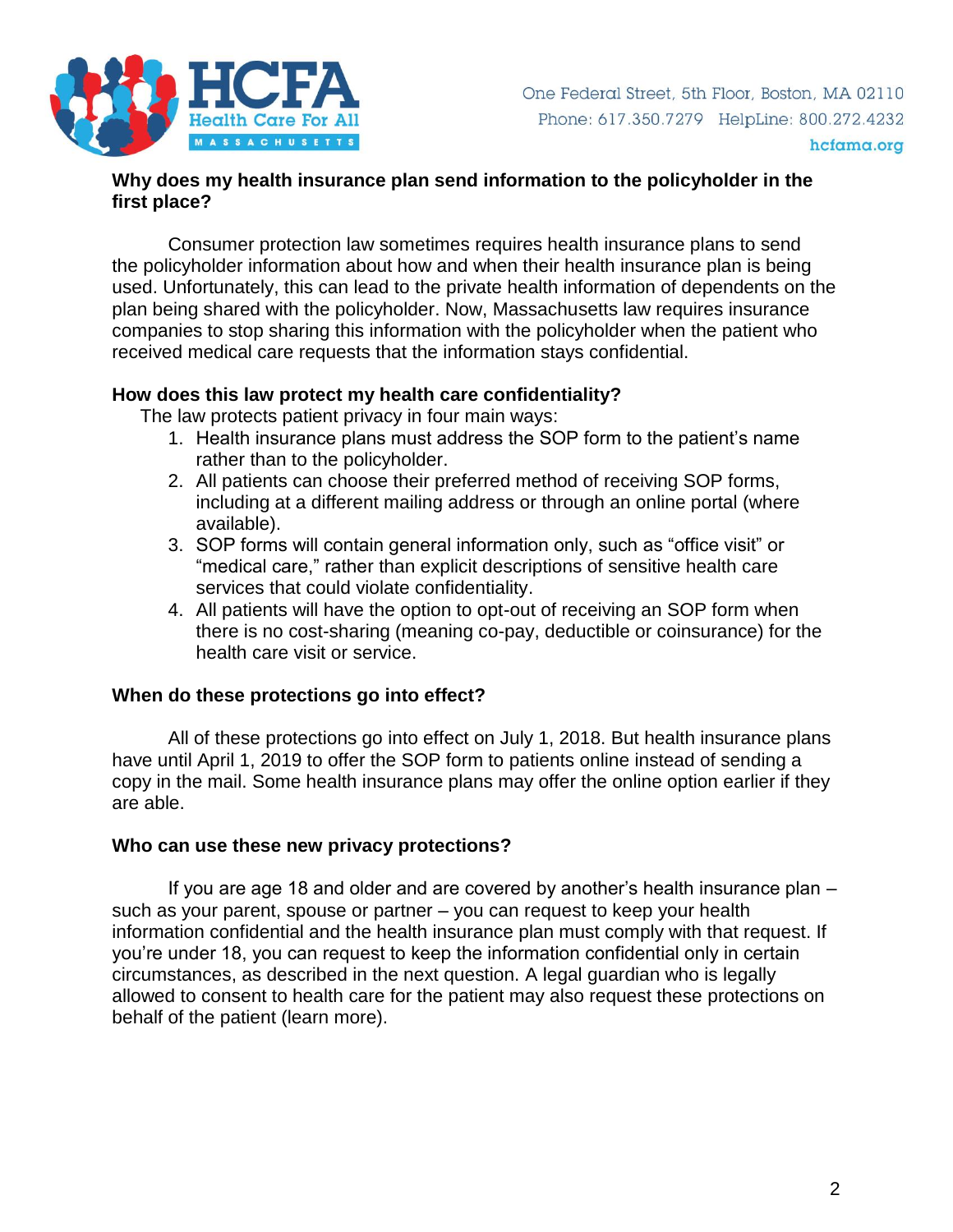

#### **If I'm under 18, do these protections apply to me?**

If you're under 18, you can use these new protections only in the following circumstances below, based on existing Massachusetts minor consent laws. If you're under 18 and you fall into any of the categories below, you can consent to your own healthcare. You can then request that the SOP be sent to a different mailing address or that you only receive it online (where available).

- You are married, divorced or widowed
- You are a parent\*\*
- You are living on your own and managing your own finances\*\*
- You are a member of the armed forces\*\*
- You are pregnant or you believe you may be pregnant<sup>\*\*</sup>

When the doctor determines that you are a 'mature minor', which means the doctor believes the minor can give informed consent to the treatment and it is in the minor's best interest not to notify his or her parents.\*\*

\*\*For these categories, minors under age 18 still cannot access abortion services unless permitted by a court order as described below and cannot access sterilization services.

After you make the initial request, a new request for sending the SOP to a different mailing address or viewing it online does not have to be completed at each health care visit. Once the request is in place, your health plan must continue to follow it until you request to change your preferred address. The best time to make this request is as soon as your health insurance starts and before you receive any medical services. However, you can still make this request after you receive health care services, ideally within one week from the date of service.

If you're under 18 you can access any of the services below on your own consent. You can then request that the SOP be sent to a different mailing address or that you only receive it online (where available).

- For emergency services if delay would risk your health or life
- For diagnosis or treatment relating to STI treatment and testing and HIV testing
- For confidential family planning services ask your healthcare provider if this visit applies to you
- For substance abuse treatment when you are 12 or older and at least two doctors have found you to be drug dependent (except for methadone maintenance therapy)
- For admission at a mental health treatment facility if you are 16 or older
- For abortion services if you obtain permission through a court order known as "judicial bypass," Mary Moe petition or 12S petition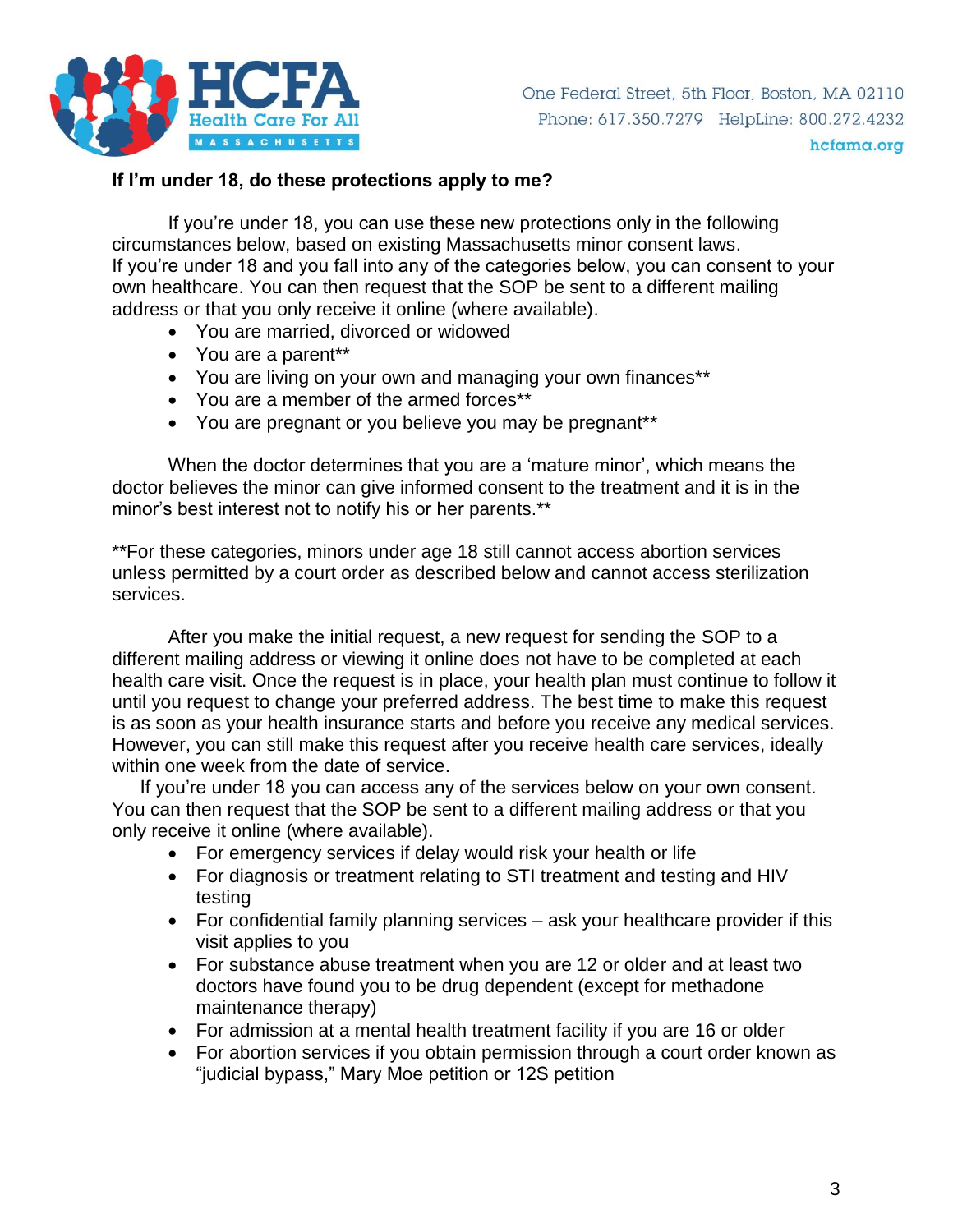

You need to make the request to send the SOP to a different mailing address or to view it online each time you receive this specific health care service. You should make the request as soon as possible after the service, ideally within one week from the date of service.

You can request that the SOP not be sent at all if you do not have any out-of-pocket costs (co-pay, deductible or coinsurance) for the health care visit, AND

- You fall into any of the categories listed in (1) above, OR
- You have received any of the services listed in (2) above.

You should make this request as soon as possible each time after you receive the health care service, ideally within one week from the date of service.

If you're still unsure whether these protections apply you can contact your health care provider, health care agency, or your health insurance plan.

#### **Can a parent who is not the policyholder request these new privacy protections for a child under age 18?**

There are only two situations when a non-policyholder parent can request that the SOP be sent to another address or not sent at all on behalf of their child under age 18.

The parent has exclusive legal authorization to consent to care for that under 18 year old child (usually this means sole custody) OR If that parent states in writing that sharing the information to the policyholder parent could put either the non-policyholder parent or the minor child in danger.

# **Do these protections apply to all kinds of health insurance?**

These protections apply only to "fully-insured" plans and not "self-insured" plans. The best way to find out if your plan is fully-insured or self-insured is to call the member services number on the back of your health insurance card and talk with a customer service agent.

If the person whose insurance you are covered under works for a large company, the health insurance plan is probably a "self-insured" plan. This means that the health insurance plan coordinates the medical benefits, but the employer collects the monthly premiums from employees and is responsible for paying for their medical services. Even if your health insurance plan is self-insured, it can still accept your request for confidentiality under a national privacy protection law called "HIPAA." Under HIPAA, you can request that the SOP form be sent to a different mailing address if sharing that form with the policyholder could put you in danger.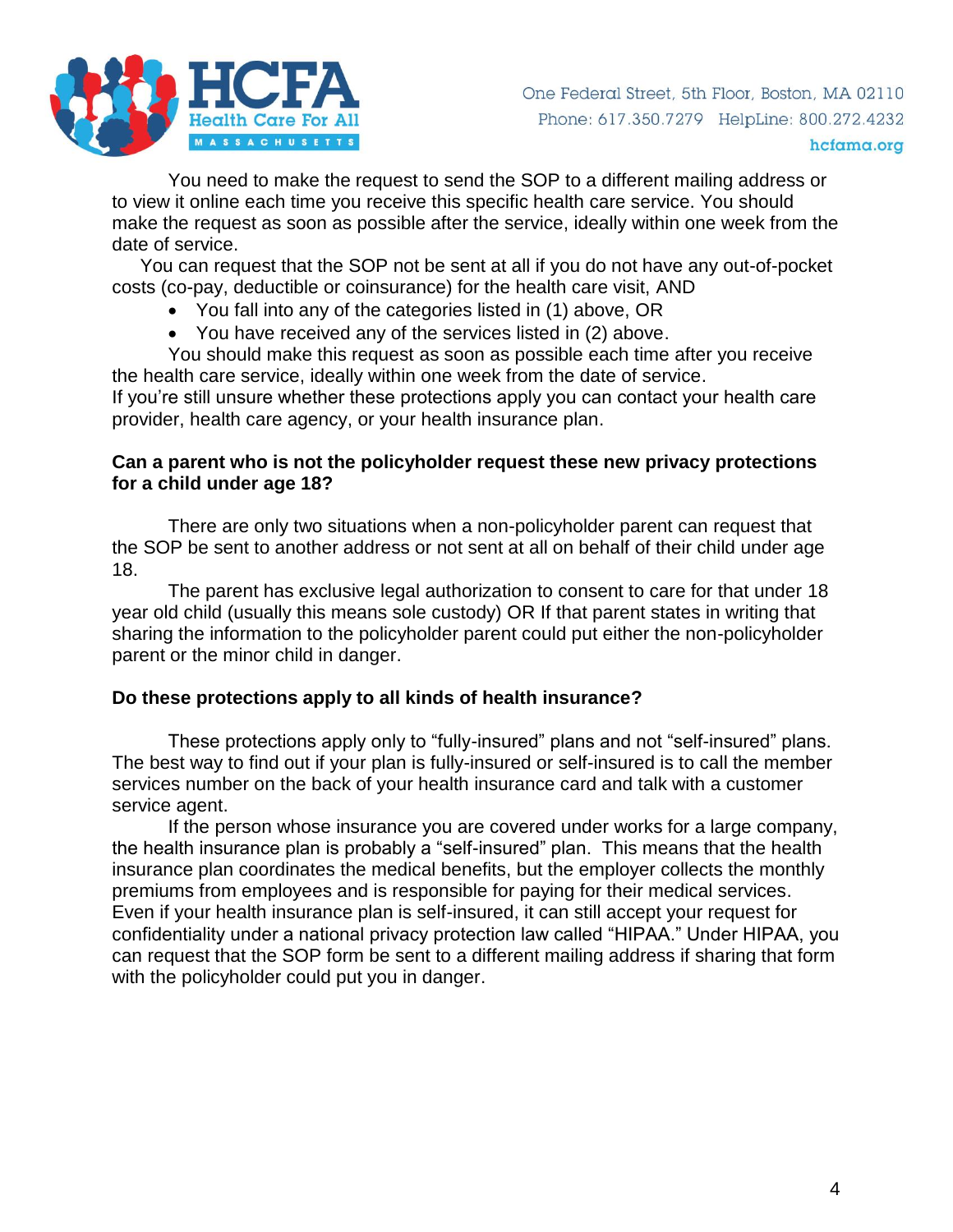

#### **Sending the SOP form to a different mailing address or viewing the SOP online**

#### **How can I request for an SOP form to be sent to a different mailing address or viewed online?**

Find your health insurance plan name and policy number. Both can be found on your health insurance card.

Call the customer service phone number on the back of your health insurance card or on your health plan's website. Say that you want to request the SOP form to be sent directly to your address and not to the policyholder, or that you would like to only receive it online instead of receiving a copy in the mail. Your health insurance plan may want you to make the request in writing and will give you instructions for how to do that.

#### **When can I make the request that an SOP form be sent to a different mailing address or viewed online?**

The best time to make this request is as soon as your health insurance starts and before you receive any medical services. However, you can still make this request after you receive health care services, ideally within one week from the date of service. Your health insurance plan must comply with your request within 3 business days of receiving the request. You can call your health insurance plan to find out the status of your request.

#### **Do I have to make this request every time I see a health care provider?**

No. A new request does not have to be completed at each health care visit. Once the request is in place, your health insurance plan must continue to follow it until you request in writing to change your preferred address or stop future forms from being sent to a different address than the policyholder.

If you're under 18, please refer to the question "If I'm under 18, do these protections apply to me?" in order to see whether you need to make the request every time you see a health care provider.

#### **Can I request that an SOP form not be sent at all?**

If you do not owe a co-pay or, deductible, or coinsurance for a medical visit or service, you can request that an SOP form not be sent at all. For example, you can request that an SOP form not be sent for preventive health services which have no copay, deductible or coinsurance. Preventive services include health care visits where you get counseling and testing for sexually transmitted infections (STIs), counseling and testing for HIV, birth control and other types of family planning services, pregnancy testing, or screening and counseling for domestic violence.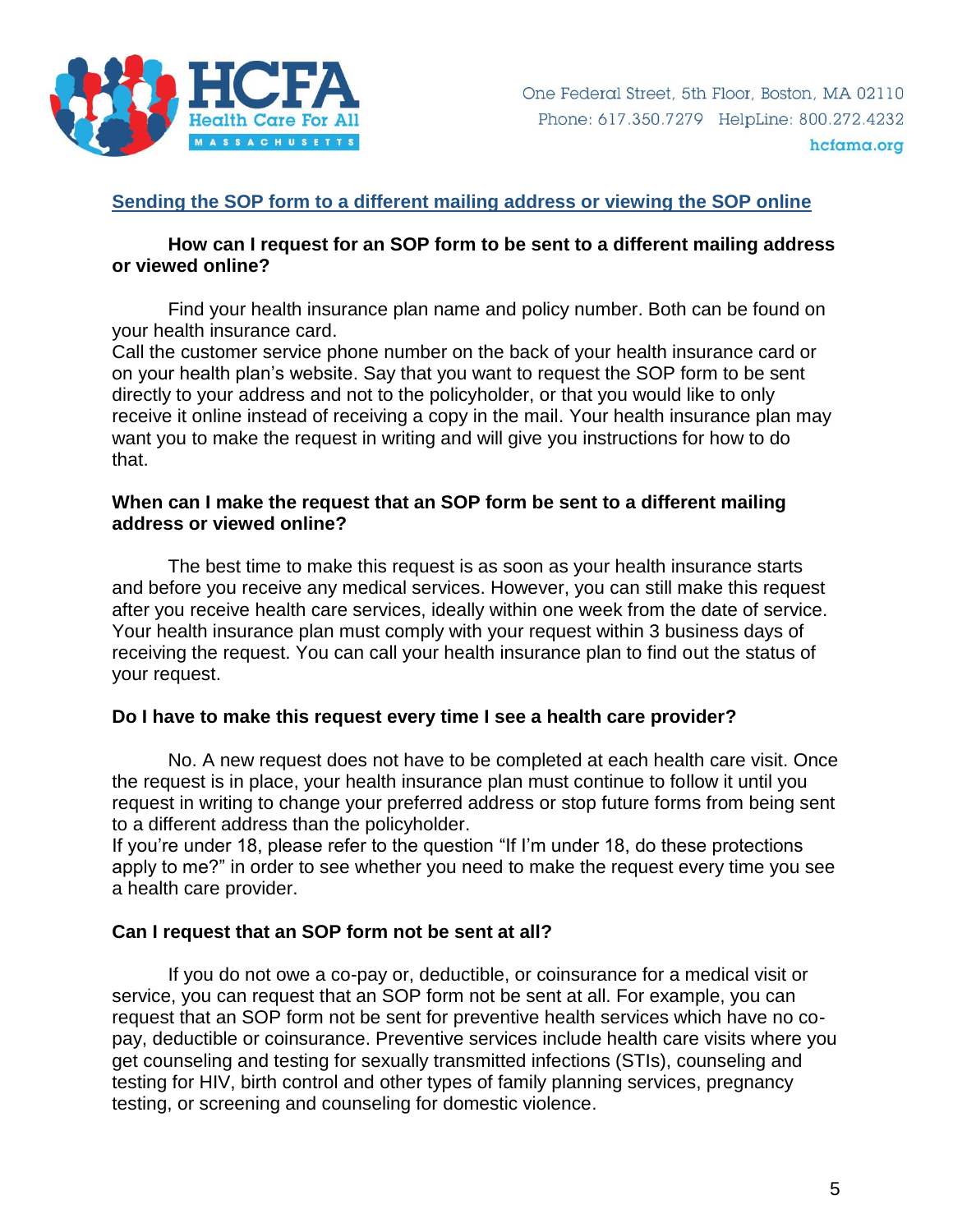

#### **How do I make this request?**

Find your health insurance plan name and policy number. Both can be found on your health insurance card.

Call the customer service phone number on the back of your health insurance card or on your health insurance plan's website.

Specify which health care service you are referring to, including the date of the service and the name of your health care provider, and say that you do not want the SOP form for that service to be sent.

Your health plan may want you make to make the request in writing and will give you instructions for how to do that.

Note: Your health insurance plan cannot ask why you do not want the SOP form to be sent.

#### **Do I need to request that the SOP not be sent every time I see a health care provider?**

Yes. You are only allowed to make this request when there is no patient payment for a health care visit or service. You should make the request as soon as possible after you receive health care services, ideally within one week from the date of service. Your health insurance plan must comply with your request within 3 business days of receiving it. You can call your health insurance plan to find out the status of your request.

# **Masking sensitive health services**

#### **What does masking sensitive services mean?**

Health insurance plans are no longer allowed to identify or describe sensitive health care services in an SOP. Instead the SOPs must only contain general information, such as "office visit" or "medical care" along with the date the service happened. This will happen automatically and does not need to be requested.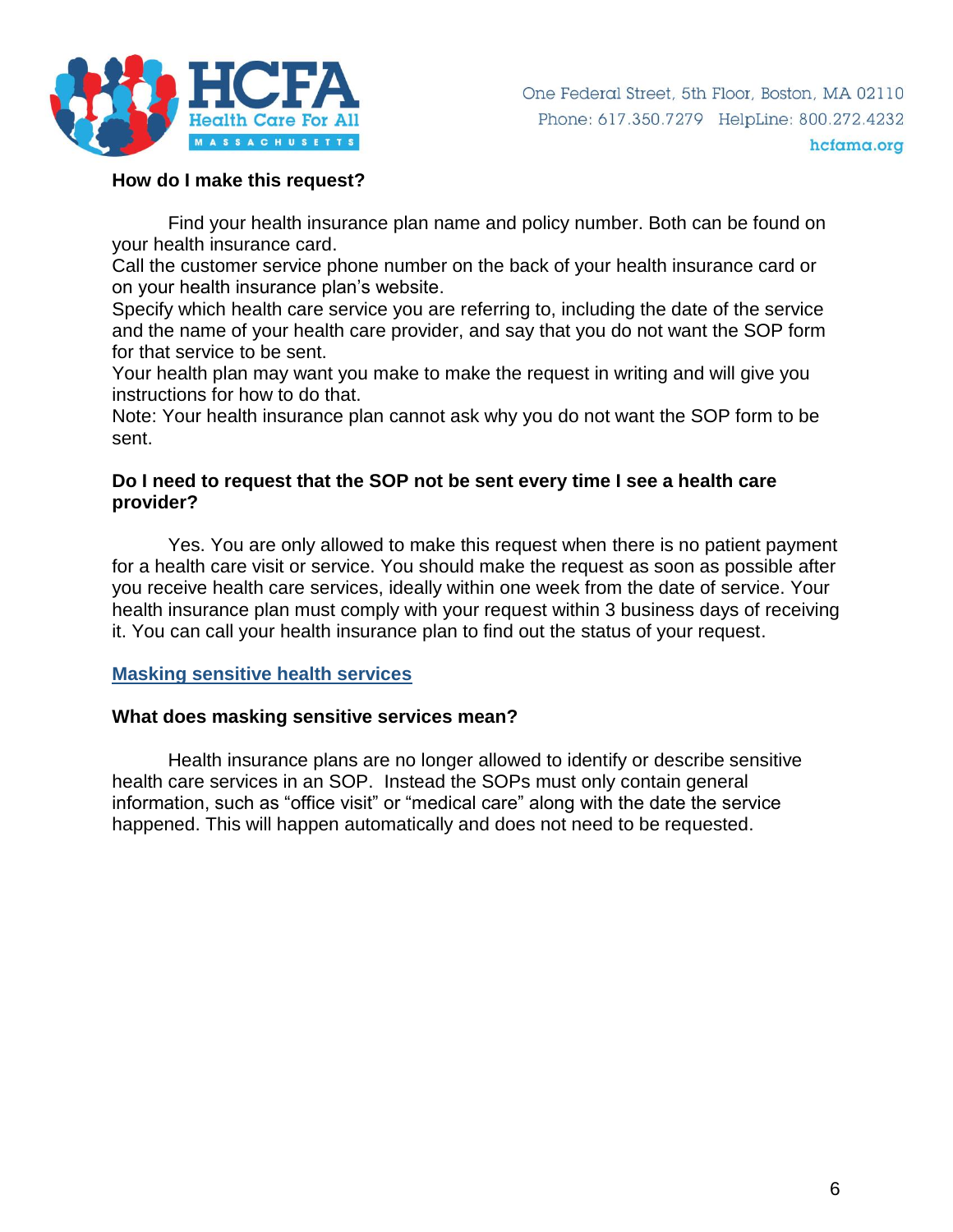

#### **Which sensitive services will be automatically masked on the SOP?**

The SOP will contain more general descriptions such as "office visit" or "medical care" for the following services:

- 1. Mental Health Services
- 2. Substance Use Disorder Services, including Medication and Treatment
- 3. Gender Transition-Related Services
- 4. Testing, Treatment and Prevention of Sexual Transmitted Infections (for example, HPV vaccines)
- 5. Testing, Treatment and Prevention of HIV and AIDS (including pre-exposure prophylaxis known as PrEP)
- 6. Hepatitis C Testing, Treatment and Medication
- 7. Hepatitis B Testing, Treatment and Medication
- 8. Reproductive Services (for example, breast, cervical and prostate cancer screening, identification and treatment of minor infections)
- 9. Contraceptive Services
- 10.Fertility Services
- 11.Abortion Services
- 12.Pregnancy Testing and Counseling on Pregnancy Options
- 13.Any Visit Including Assessment of Sexual Risk, Pregnancy Intention, and/or Reproductive/Sexual/Pregnancy Coercion
- 14.Services Related to Sexual Assault
- 15.Domestic Violence Diagnosis, Services, Support and Counseling
- 16.Management of Abnormal Pap Smears
- 17.Diagnosis and Treatment of Vaginal Infections
- 18.Prenatal Care

The above sensitive health care services may be related to any type of health care visit, such as evaluation, screening, treatment/service, counseling, management and prescribed medications.

These services are masked are based on the way your health care provider codes your health care visits for billing. If you have concerns about whether a service will be masked, talk to your health care provider during your visit.

#### **Will the name of the health care provider I see also be masked?**

No, the name of the provider will not be masked, even when the service description is masked. If you are concerned that the name of your provider may show that you have accessed sensitive services, you should use one of the other options for protecting confidentiality, such as requesting that the form be sent to a different address, only be made available online, or that no SOP is sent.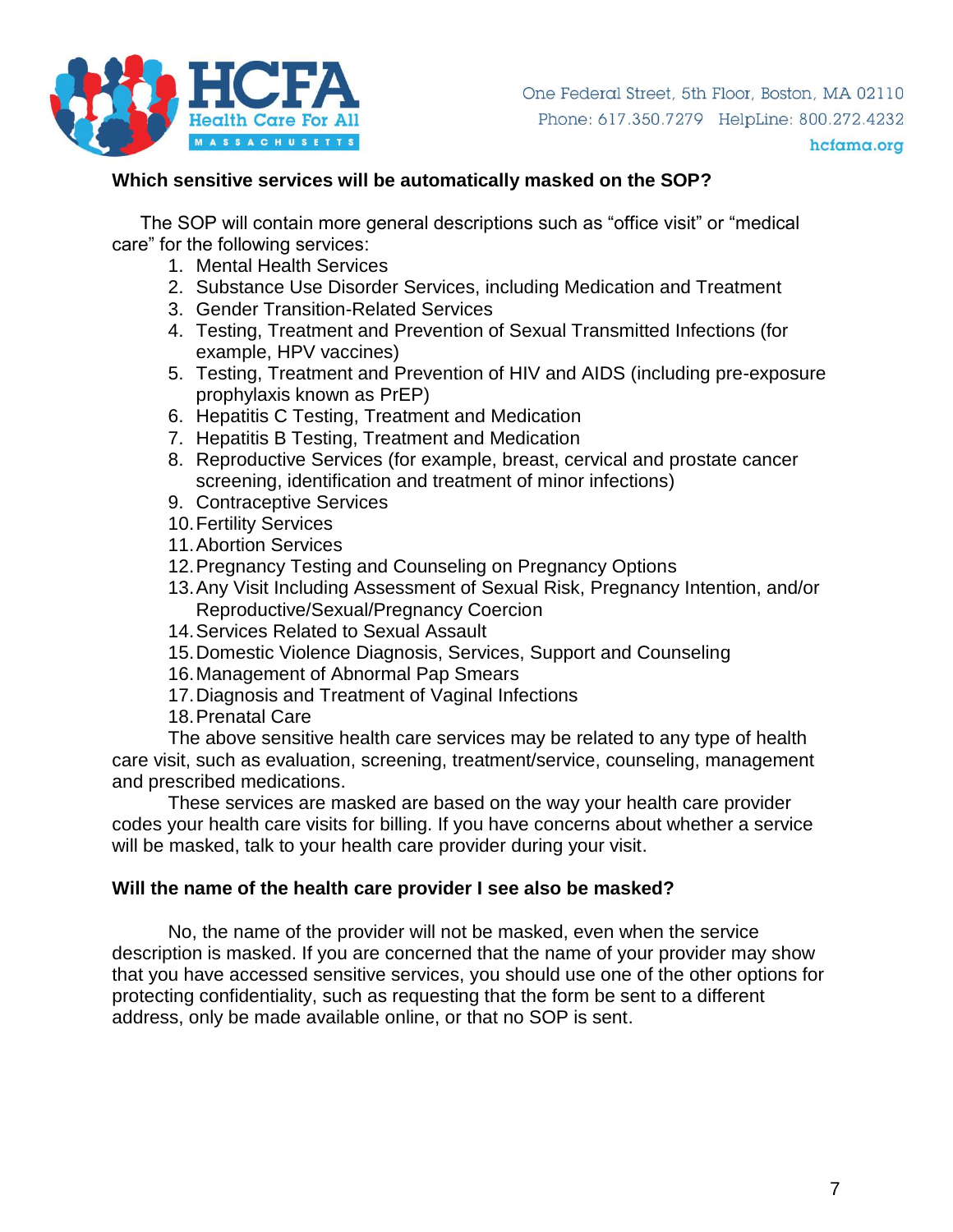

#### **Other**

# **Do these protections apply to health care bills as well as SOP forms?**

No. You should contact your health care provider directly and ask about options of how to protect your privacy if you are concerned about the provider sending a bill.

# **What if my health plan has a deductible?**

A deductible is the amount you pay for health care services before your health insurance plan starts to pay. With a \$2,000 deductible, for example, you or members of your family have to pay the first \$2,000 of health care services. After the deductible is fully paid, you and your family members usually pay only a co-pay or coinsurance for services.

If you wish to use one of these privacy protections but your health plan has a deductible, you should know that the policyholder can still find out how much money has been paid so far towards the deductible. For example, if you pay \$100.00 for a mental health counseling visit, the policyholder would be able to see that \$100 was paid towards the \$2,000 deductible, but they would not know what the services were for. If your deductible has already been fully paid prior to accessing the service, this does not apply.

#### **What can I do if I have any problems with making the confidentiality request, or having my health insurance plan accept and follow my request? Or what if sensitive services aren't masked on my SOP?**

If you have any problems with submitting a request for confidentiality, getting your request accepted and honored by your health insurance plan, or with your health insurance plan masking sensitive services, you should do two things:

- 1. Contact your health insurance plan to make a complaint and ask what needs to be done differently to make sure this does not happen again.
- 2. Contact the Division of Insurance Consumer Services Section at 877-563-4467 or 617-521-7794. All complaints by phone must be followed up by a written submission to the Consumer Services Section. You must include at least the following information requested on the Insurance Complaint Form: your name and address; the nature of complaint; and your signature authorizing the internal release of any information regarding the complaint to help the Division with its review of the complaint. You may also fill out the complaint form online at: <https://www.mass.gov/forms/doi-insurance-complaint-submission-form>